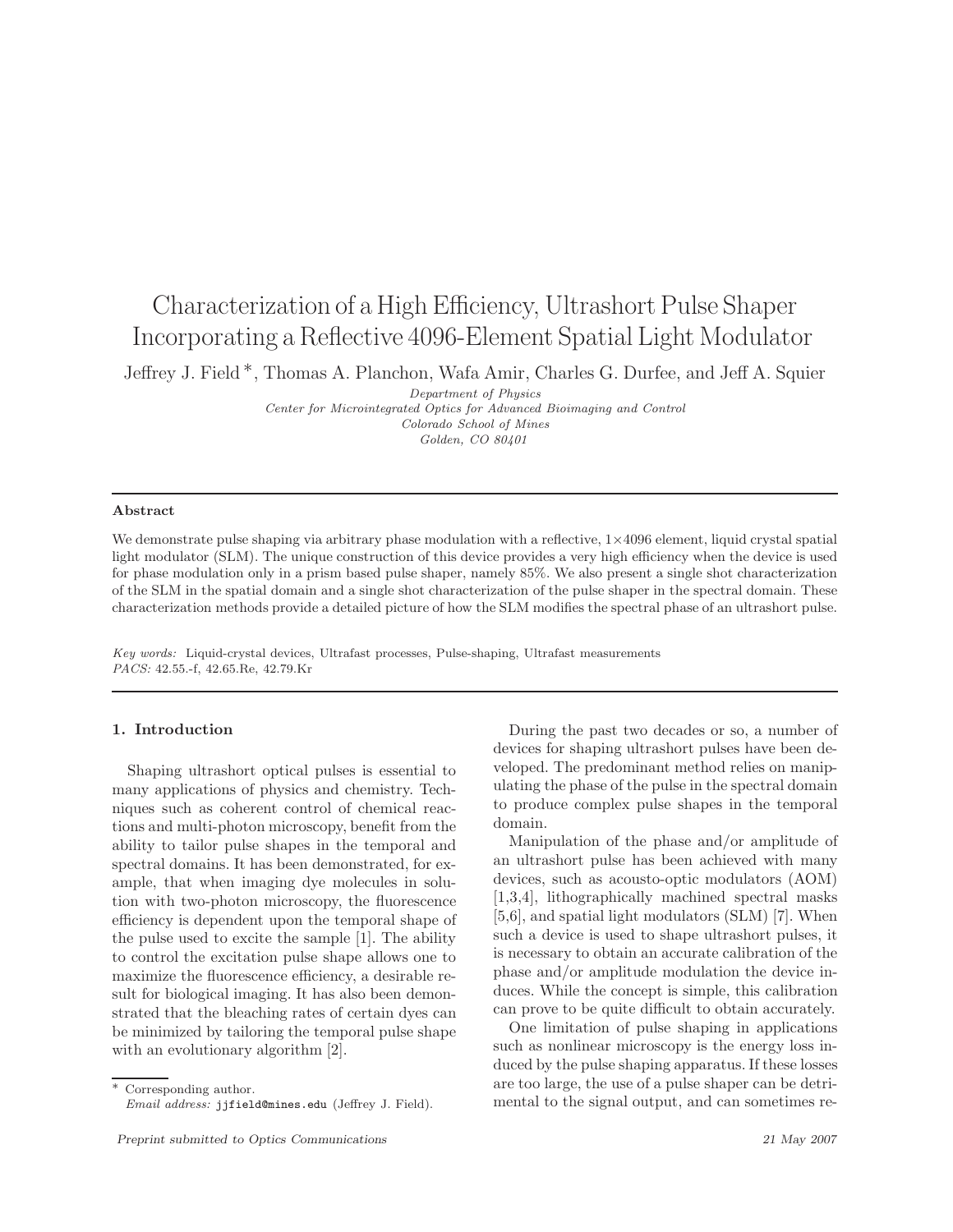quire the pulse to be further amplified to compensate for these losses [1,8].

In this paper we present a high-efficiency (85%) pulse shaping apparatus that utilizes 4096 individually addressable elements. To our knowledge, this is the most efficient pulse shaping apparatus to date. The large number of elements, and small element size  $(< 2 \mu m)$  pose unique calibration challenges. We demonstrate two methods for characterizing the pulse shaping capabilities of the device that are well matched to the large number of elements and the small pixel size of the liquid crystal (LC) SLM. Finally, we present phase and amplitude modulation of femtosecond pulses with characterization in the spectral domain with unprecedented resolution, allowing for the spectral resolution of the device to be determined.

## 2. Efficiency of pulse shapers: the state of the art

Shaping ultrashort optical pulses essentially began in 1969 with the use of diffraction gratings to compress pulses temporally [9], though the generation of complex pulse shapes by use of arbitrary phase and amplitude modulation did not appear until the early 1980s. The earliest pulse shaping apparatuses implemented passive devices, such as spectral windows and spectral masks [5,6,10,11] to modify the amplitude and phase of the spectral components of ultrashort pulses. With the advancement of electronics technology, and the ability to manipulate anisotropic media electronically via computer interfaces, user-defined, programmable spectral windows and masks were developed, beginning the era of active pulse shaping. These programmable devices (such as SLMs and AOMs) allow one to manipulate the phase and amplitude of an ultrashort pulse by writing the desired phase function in real-time. This opened the door for such areas of research as coherent quantum control [12,13] and optimization of other ultrafast processes with computer feedback algorithms.

Despite the fact that programmable devices can achieve a very wide range of modulation functions, there are always some limitations of the pulse shaping apparatus. Primarily, pulse shaping is performed by manipulation of the spectral amplitude and phase of the pulse in the Fourier domain. Thus the fidelity of waveforms generated is limited by the spectral resolution of the device, i.e., how accurately the device can manipulate a single frequency of light. However, other limiting factors include the maximum phase modulation of the pulse shaper (as well as the resolution of the phase modulation), the bandwidth of the input pulse, and the throughput of the pulse shaper.

The throughput (or efficiency) of pulse shaping apparatuses has continued to increase as advances in technology allow for more efficient SLMs. Table 1 summarizes the efficiencies of some pulse shapers for some recent reports on ultrafast pulse shaping. AOMs [4] have much lower efficiency and are limited to lower repetition rate due to the acoustic frequencies at which the birefringence of the modulator is varied. In the case of SLMs, the majority of the losses in a pulse shaping apparatus are due to the dispersive element, typically a grating. Therefore, to increase the efficiency of our pulse shaper, we chose to use a prism (near Brewster) for the dispersive element. The use of a prism as the dispersive element has been previously reported [14,15], but it is typically done to facilitate the use of very large spectra. By doing so, it is necessary to compensate for the dispersion induced by the prism, as will be discussed in section 3.2. The use of a prism also decreases the angular dispersion of the pulse shaping apparatus as compared to typical gratings used in ultrashort pulse shapers, thereby limiting the spectral resolution of the pulse shaping setup. This effect is quantified in section 3.3.

Another element of any pulse shaping apparatus that is crucial to the performance of the system is the method by which the shaped pulses are characterized, as this is essential to understand the characteristics of the pulse shaper. This can present several challenges. First, the majority of ultrafast experiments make use of nonlinear measurement techniques in order to determine the phase and intensity of an ultrashort pulse. While these methods can be very useful, they present a limitation for low energy pulses. Because these processes depend on the intensity of the shaped pulse nonlinearly, the measurement of the phase of a pulse will be less accurate near the wings of the pulse, where the intensity is lower. It is even possible to have pulse energies so low that no reliable measurement can be made at all. Other challenges include the spectral or temporal resolution of the characterization apparatus, as well as the complexity of the setup. In section 5 we demonstrate the use of a linear technique to obtain a real-time characterization of shaped pulses. Because the technique is linear, only a small portion of the incident beam energy is required to obtain an accurate mea-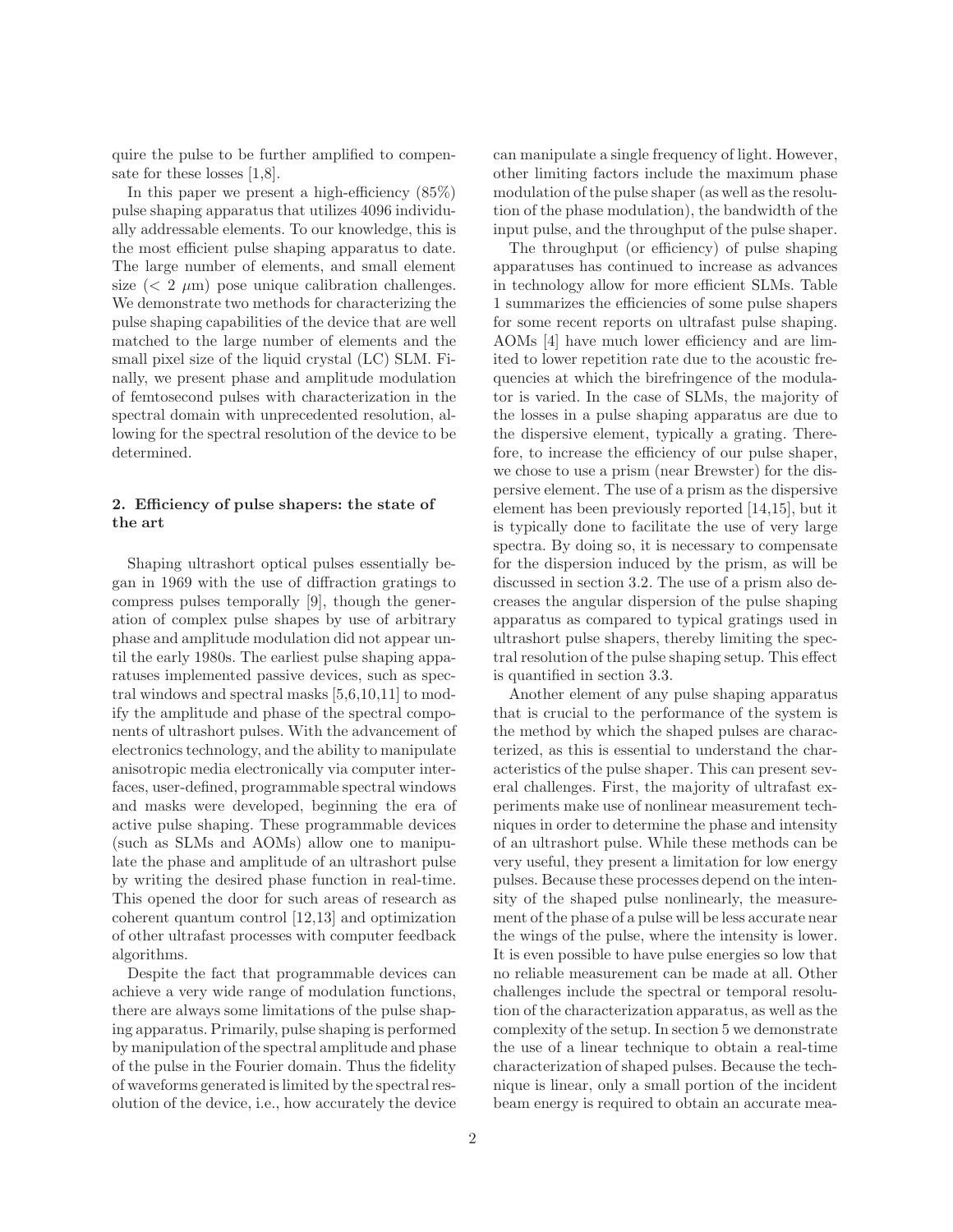| Reference                     |      |            |      | Year Modulator Number of Pixels Pixel Size/Gap $(\mu m)$ Efficiency (%) Focal Length (mm) Dispersive Element |    |      |                           |
|-------------------------------|------|------------|------|--------------------------------------------------------------------------------------------------------------|----|------|---------------------------|
| $[4]$ Verluise <i>et al.</i>  | 2000 | AOM        | N/A  | N/A                                                                                                          | 10 | N/A  | N/A                       |
| [16] Lindner $et$ al.         | 2002 | <b>SLM</b> | 128  | 97.0/3.0                                                                                                     | 50 | 80   | Grating (1200 $\ell$ /mm) |
| [17] Brixner <i>et al.</i>    | 2002 | <b>SLM</b> | 128  | $100/N$ ot quoted                                                                                            | 15 | 80   | Grating (1800 $\ell$ /mm) |
| [18] Monmayrant <i>et al.</i> | 2004 | <b>SLM</b> | 640  | 97.0/3.0                                                                                                     | 60 | 600  | Grating (2000 $\ell$ /mm) |
| [19] Postma $et$ al.          | 2005 | <b>SLM</b> | 4096 | 1.8/0                                                                                                        | 54 | 51.7 | Grating (830 $\ell$ /mm)  |
| [15] Binhammer $et$ al.       | 2006 | <b>SLM</b> | 640  | 97.0/3.0                                                                                                     | 60 | 660  | SF59 Prism                |
| Present Paper                 | 2007 | <b>SLM</b> | 4096 | 1.8/0                                                                                                        | 85 | 500  | SF10 Prism                |

Table 1 Characteristics of several ultrashort pulse shapers reported in recent publications.

surement of the spectral phase and intensity of an ultrashort pulse. This not only allows for the spectral phase near the wings of the pulse to be determined, but makes it possible to characterize pulses with energies as low as a few microwatts. This characterization technique also allows us to measure the spectral intensity and phase of an ultrashort pulse with resolution better than that of the spectrometer used to gather the data [20].

By combining a high efficiency pulse shaper with a linear, high resolution characterization method, we have created a pulse shaping apparatus that is capable of operating at low pulse energies, as well as providing real-time characterization with a small portion of the pulse energy.

## 3. Apparatus

## 3.1. Liquid crystal spatial light modulator

The LC SLM used in this apparatus features a  $1\times4096$  array of pixels, constructed in such a way that dead space between pixels is entirely eliminated. A detailed description of the SLM is provided in reference [21]. The SLM is used in reflection, and the LC orientation is controlled by 1  $\mu$ m-wide electrodes, spaced by  $0.8 \mu$ m. The SLM is controlled by a computer program that allows one to address each electrode individually (8-bit resolution). Thus, one writes a function to the SLM, namely an 8-bit voltage as a function of pixel number, to modify the spectral phase of the pulse. Each component of the pulse experiences a different index of refraction in the liquid crystal layer, resulting in a different phase variation for each wavelength. The index of the space between the electrodes is determined by the fringing fields from neighboring pixels. When operated in phase modulation only, the modulator

has a throughput of 85%, much higher than a typical SLM.

#### 3.2. Experimental setup

As with other pulse-shaping setups, we make use of Fourier methods to achieve control of the temporal pulse shape. The laser used is a 30 fs, 100 mW, 80 MHz, Ti:Sapphire oscillator. The apparatus is based on a zero dispersion or 4f pulse shaping line [6] using a prism as the dispersive element [14,15]. Our apparatus is a folded, reflective version of the zero dispersion line, as shown in Fig. 1. In this setup, the phase change induced by the SLM is mapped directly to the spectral phase of the pulse. By using an equilateral SF10 prism (near Brewster) we achieve high efficiency. With a dielectric mirror in place of the SLM, this system has a throughput approaching 99%.

A pulse shaping system has been previously reported with the same LC SLM. This system used a grating for the dispersive element, and was optimized for spectral resolution and minimum footprint as opposed to throughput [19].

Though based on the zero dispersion pulse shaping line, this apparatus is not truly dispersion free. There is residual dispersion as a result of the prism and the 2 mm thick window of the SLM. In principle, the pulse shaper can be used to compensate for this dispersion. In practice, we use an external prism compressor composed of two matched equilateral SF18 prisms. In this manner, the full dynamic range of the pulse shaper is preserved for our application. The net dispersion of the system (SLM off) is measured in section 5.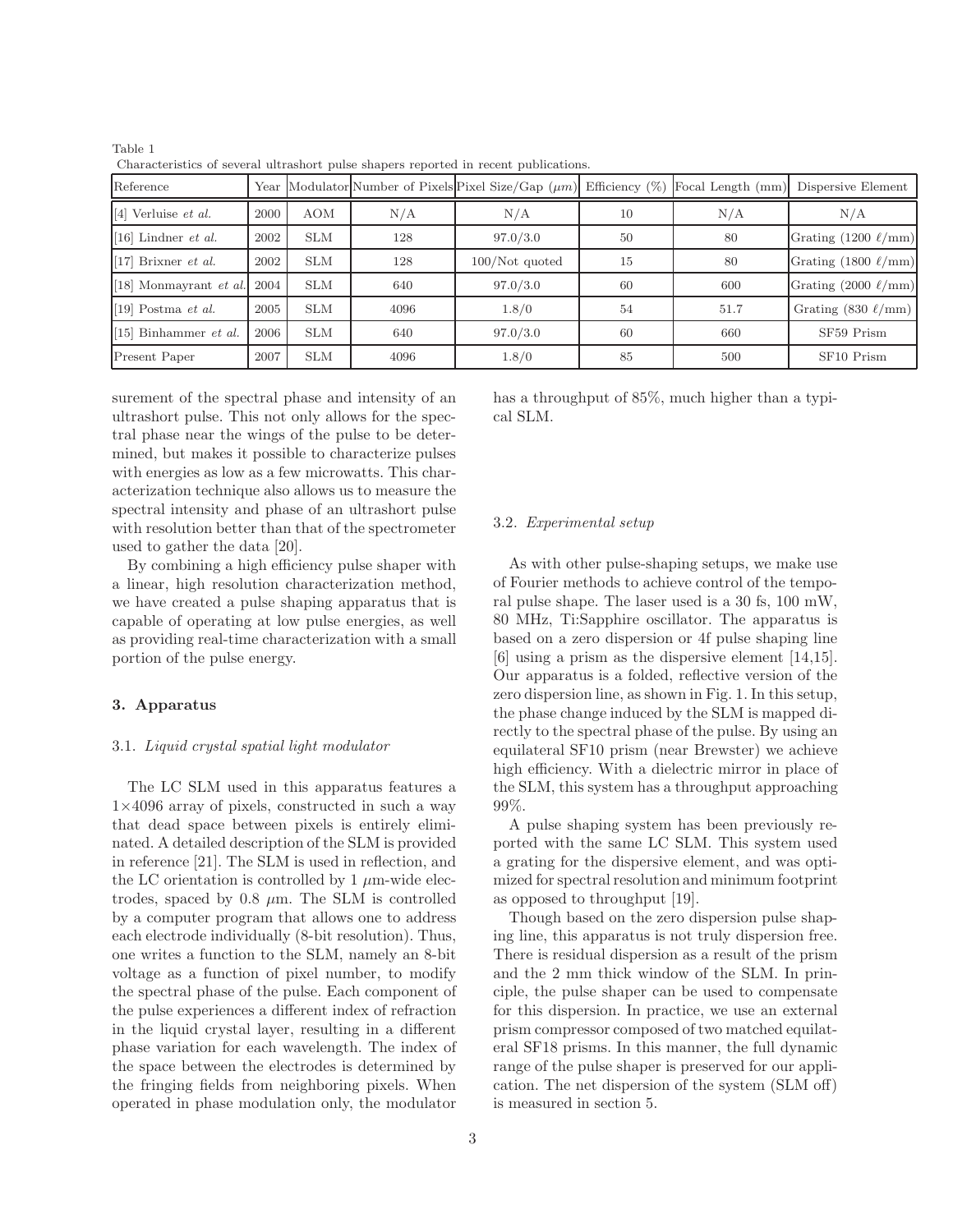

Fig. 1. Schematic of the pulse shaping apparatus as seen (a) from above and (b) from the side. The LC SLM is placed in the Fourier plane of the pulse, where it is used to modify the spectral phase. In (b), note that the height of the pulse is changed using the spherical mirror and the LC SLM.

#### 3.3. Spectral resolution

By using a single prism for the dispersive element in the pulse shaping apparatus, we have inherently limited the spot size and therefore the spectral resolution of the apparatus. This is because the prism has a relatively low angular dispersion, resulting in a longer path length to achieve the desired spatial dispersion. The result is a large Rayleigh range for the individual frequencies of the pulse, thus limiting the spot size, according to the equation (where the angle of incidence is equal to the angle of deviation):

$$
w_0 = \frac{f\lambda}{\pi w_i} \tag{1}
$$

where  $w_0$  is the  $1/e$  radius of the spot at the focal plane,  $f$  is the focal length of the mirror, and  $w_i$  is the radius of the input beam. Because the bandwidth of the pulses is relatively small ( $\approx 20 - 30$  nm), it is sufficient to assume that the spot size of each wavelength is constant. However, for pulses with very broad spectra (e.g. octave spanning), it is necessary to take spot size of each wavelength into account. To minimize the spot size at the SLM, we expanded the input beam to the largest diameter possible for the aperture of the prism, which is approximately 6 mm

at the FWHM. With this apparatus, the FWHM of an assumed Gaussian-intensity profile for the central wavelength of the spectrum was measured to be 84  $\mu$ m. This large spot size limits the amount of spectral resolution we can achieve according to the equation [7]:

$$
\delta\omega \approx \frac{\sqrt{\ln(2)} w_0}{\alpha(\omega)}\tag{2}
$$

where  $\delta\omega$  is the spectral resolution, and  $\alpha(\omega)$  is the spatial dispersion. This spatial dispersion parameter is defined as:

$$
\alpha(\omega) \equiv \frac{dx}{d\omega} = f \frac{d\theta}{d\omega} \tag{3}
$$

where the variable  $x$  represents the spatial coordinate on the SLM face, and the term  $(d\theta/d\omega)$  is the angular dispersion of the prism. Note that the small angle approximation has been made here.

In this setup, it is more convenient to define the spatial dispersion in terms of wavelength instead of frequency. This is because we can empirically determine the correspondence between wavelength and pixel number on the LC SLM. This is done by using a known pixel number to steer a wavelength out of the aperture of the system, and measuring the spectrum. Thus we express the spectral resolution of the apparatus (equation 2) as:

$$
\delta\lambda \approx \frac{\sqrt{\ln(2)}\ w_0}{\alpha(\lambda)}\tag{4}
$$

where:

$$
\alpha(\lambda) \equiv \frac{dx}{d\lambda} = f \frac{d\theta}{d\lambda} = f \frac{d\theta}{dn} \frac{dn}{d\lambda}
$$
 (5)

The derivative of the index with respect to wavelength is straightforward to calculate using the Sellmeier equation. The term  $(d\theta/dn)$  was taken from reference [22], but can easily be calculated using Snell's law. For an equilateral prism, this term simplifies to be:

$$
\frac{d\theta}{dn} = \frac{1}{\sqrt{1 - \frac{1}{2}n(\lambda)}}\tag{6}
$$

Therefore, the spatial dispersion of this pulse shaping apparatus is:

$$
\alpha(\lambda) = \frac{f}{\sqrt{1 - \frac{1}{2}n(\lambda)}} \frac{dn}{d\lambda} \tag{7}
$$

This definition of the spatial dispersion can be used to calculate the positions of each wavelength on the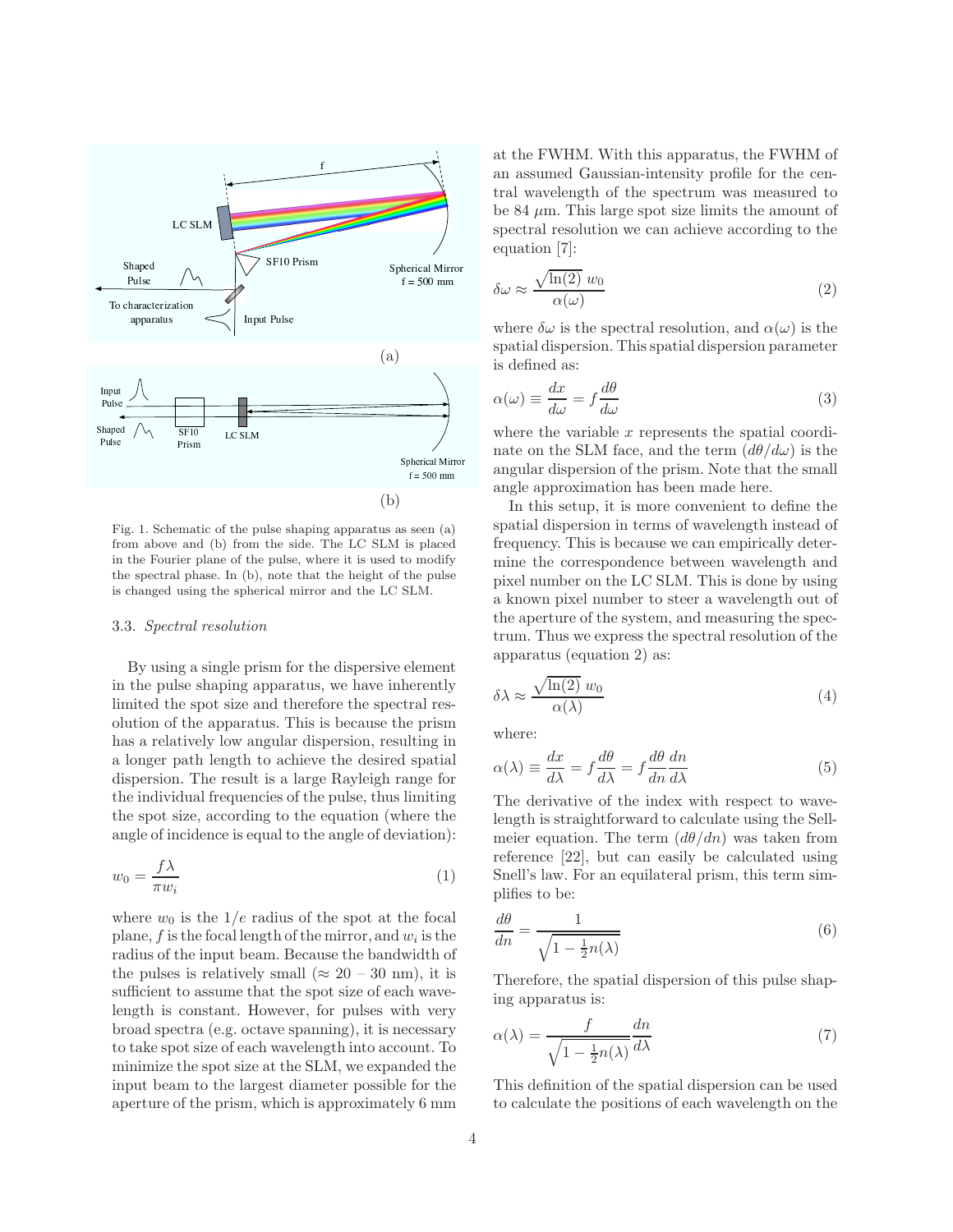LC SLM, allowing for the spectral phase modulation for each wavelength to be calculated for a given pattern written on the SLM.

Equation 4 can be rearranged to obtain:

$$
\frac{\delta \lambda}{\lambda} \approx \frac{\sqrt{\ln(2)}}{\pi w_i} \left(\frac{d\theta}{d\lambda}\right)^{-1} \tag{8}
$$

The spectral resolution was calculated for this setup to be  $\delta\lambda \approx 1.5$  nm, which, as shown in section 6, is in good agreement with the empirically determined value. Equation 8 demonstrates that the spectral resolution of the pulse shaper is dependent upon the input beam radius, and the angular dispersion of the prism. To increase spectral resolution, the input beam size and the angular dispersion can be increased.

## 4. Spatial characterization of SLM

In order to accurately characterize the apparatus and to be able to make theoretical predictions of shaped pulses, one must have an accurate calibration of the SLM. By obtaining the calibration for the device, it is possible to directly apply desired waveforms to the pulse. This type of open-loop control (as opposed to closed-loop control with genetic algorithms) is often more desirable for applications where the fundamentals of the physical process being excited by the pulse are well understood. Another advantage to obtaining an accurate calibration is that the capabilities of the LC SLM are better understood, such as uniformity of pixel response and hysteresis.

The SLM calibration is often done for different parts of the SLM, then the same calibration curve is used for every pixel. Different methods have been used to obtain the calibration curve. One method uses an amplitude mask, composed of two 100  $\mu$ m slits in conjunction with a cross-correlation measurement [23]. Another uses a HeNe laser with the modulator placed external to the pulse shaper apparatus, and between crossed polarizers [24,25]. The elements are characterized by measuring the beam transmission as a function of bias voltage. This method showed some non-uniformity in the pixels' response as a function of voltage (up to 5 % difference). Therefore, to obtain an accurate calibration curve, it is necessary to include the pixel number as a parameter, effectively making the calibration a two-dimensional set of data, namely  $\varphi(v, p)$ , where  $v$  is the 8-bit voltage applied to pixel number  $p$ .

To measure the phase shift of all the SLM pixels simultaneously, we use a spatial interferometry setup composed of a Michelson interferometer with the SLM placed at the end of one arm. The laser beam is generated from a Ti:Sapphire oscillator operating in cw mode, and is slightly bigger in diameter than the SLM's active area, so all pixels' changes are measured in single shot. The wavelength of the laser is the central wavelength of the pulse's spectrum (800 nm). The output of the Michelson interferometer is imaged to a CCD camera to record the resultant interference pattern. We image the SLM to the CCD with a singlet lens, and shear the two arms to create fringes. The phase extraction is achieved with a Fourier transform method [26]. When the SLM is off, we obtain a two-dimensional map of the phase given passively by our SLM, i.e., we get the spatial phase variation from the device. A lineout in the direction along the pixels gives the shape of the SLM face.

To obtain the phase variation across the pixels, we apply constant 8-bit voltages and record the interferograms. The phase modulation from each voltage is then extracted from these interferograms, empirically giving the function  $\varphi(v = const., p)$ . By ramping the 8-bit voltage from 0-bits to 255-bits in 5-bit intervals, then from 255-bits back to 0-bits, we were also able to determine that this device does not exhibit hysteresis.

As can be seen in Fig. 2, where the phase variation of the central pixel has been set to zero radians, there is some variation in the phase shift as a function of pixel number. Thus, one can modify the spectral phase shape of a pulse by simply applying a constant voltage to the SLM. This effect will be very noticeable the more the SLM face is filled.

This calibration method demonstrates the nonuniformity of the device, resulting in a different  $\varphi(v)$ calibration for each pixel. It is then necessary to have a characterization tool always present in the pulse shaper to empirically measure the spectral phase we write. This would also allow one to obtain the wavelength dependence of the LC SLM response, which is cumbersome to measure with spatial interferometry at a single wavelength.

For that purpose, we characterized the pulse shaper with a modified version of spectral interferometry that features unprecedented wavelength resolution, the SEA TADPOLE [20,27] method.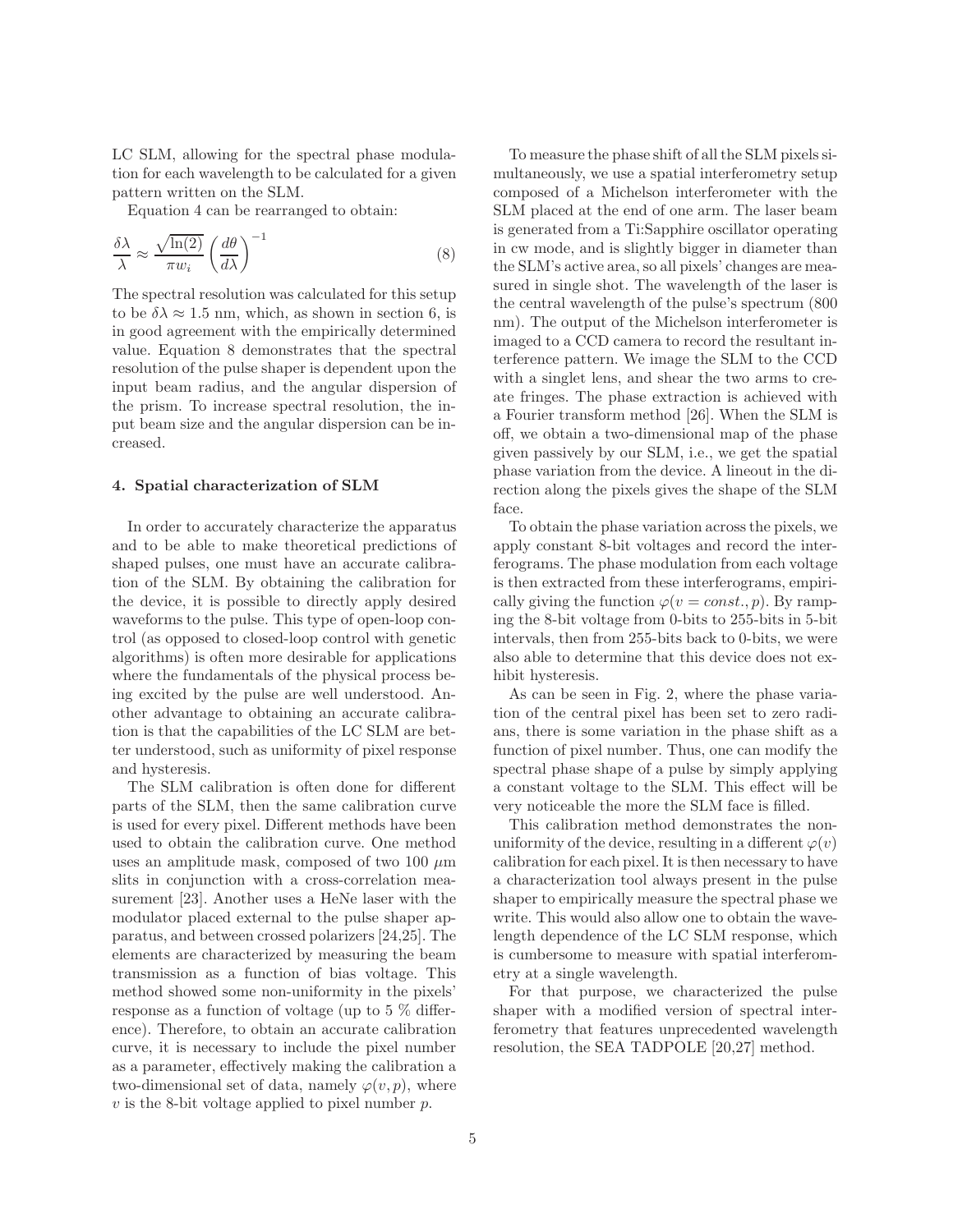

Fig. 2. Phase induced when applying constant voltages on the SLM for three given voltages. Note that we have taken advantage of the arbitrary DC phase shift inherent in the interferometric measurement to shift the center pixel of the SLM to a phase of zero radians.

## 5. Spectral characterization of pulse shaper

The SEA TADPOLE technique was used to obtain a measurement of the phase variation due to the SLM as a function of wavelength. Whereas other techniques for measuring wavelength dependence of phase variation rely on obtaining only a handful data points in the spectral domain [19], the spectral resolution with SEA TADPOLE is determined by the spectrometer. This is a great advantage, because it allows one to directly measure the spectral phase variation, thus eliminating the need to use a calibration. It also has the significant advantage that it is a linear technique, so only a small amount of light is necessary to monitor the phase variation as a function of wavelength created by the pulse shaping apparatus. This technique works by spectrally resolving the spatial interference of two pulses, as shown in Fig. 3. This is accomplished by placing the pulse shaping apparatus at one arm of a Michelson interferometer with at 90% reflective beamsplitter. The output beams from the interferometer are tilted slightly such that they intersect at the entrance slit of an imaging spectrometer, resulting in an interference signal in the spatial dimension. The path lengths of the arms are perfectly matched so that the pulses overlap in time, thus spectrally resolving the spatial interference. A measured spectral interferogram  $(SI)$  is shown in Fig. 4(a).

Once the SI is obtained, the image is Fourier transformed along the spatial dimension (Fig. 4(b)).



Fig. 3. Setup for SEA TADPOLE imaging is simply a Michelson interferometer. One arm of the interferometer is the pulse shaping apparatus, and an imaging spectrometer is used to obtain the interference pattern. The image is created by overlapping the pulses in time, and imaging spatial interference of the pulses at the entrance slit of the interferometer.

The resulting image contains the phase information about the pulse in the two sidelobes. By taking the complex argument of a lineout of one of the sidelobes, one can extract the spectral phase of the pulse. The spectral phase extracted from the SI shown in Fig.  $4(a)$  is shown in Fig. 5. It can be clearly seen that the pulse shaping line is not truly zero dispersion for the reasons discussed in section 3.2.

By measuring the phase variation due to the pulse shaping apparatus, it is possible to determine the phase written to the pulse by the LC SLM by simply subtracting this DC contribution. Figure  $6(a)$  shows a SI taken with a sinusoidal phase variation written to the SLM. The period of the sinusoid is 63 pixels, or 113.0  $\mu$ m. Figure 7 shows the spectral phase and complex amplitude extracted from the SI.

The ability to measure the change in phase due to the SLM is quite desirable, especially for use in genetic algorithms [28]. Because the SEA TADPOLE technique gives both the spectral phase and com-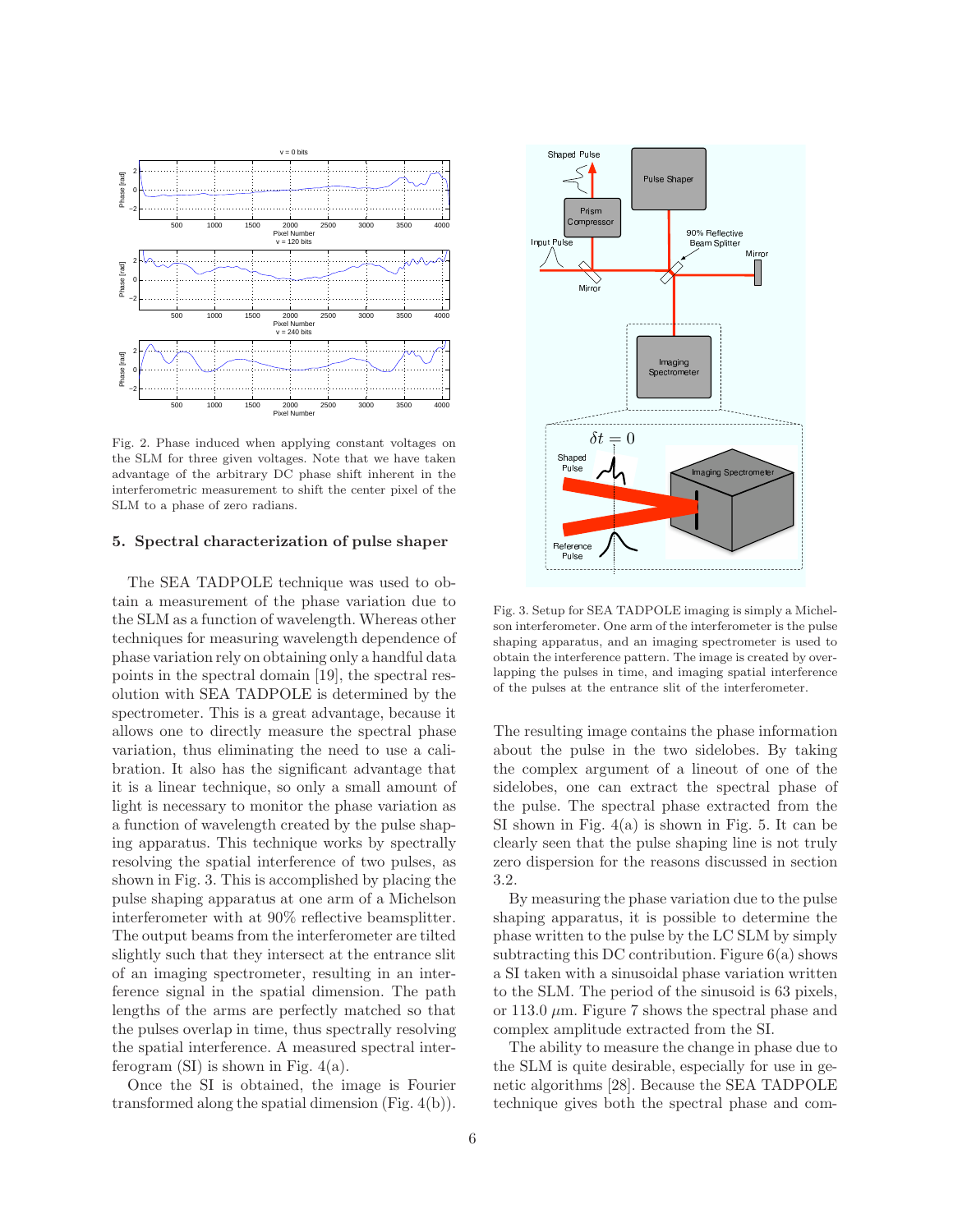

Fig. 4. (a) Typical SI with the LC SLM off. (b) Fourier transform of SI in spatial dimension only.

plex amplitude of the pulse, it is possible to use that information to calculate the temporal shape and temporal phase of the pulses as well, and thereby completely characterize the pulse (assuming a wellcharacterized input pulse).

## 6. Spectral phase and amplitude modulation

Ideally, this device would be used in a highresolution setup to achieve phase-only modulation of the pulse, thereby generating the desired pulse shape with essentially no (or minimal) loss of throughput. Phase-only modulation is achieved in this apparatus when the spectral phase written to the pulse varies slowly, i.e., the phase written to the



Fig. 5. Spectral phase and complex amplitude extracted from the SI shown in Fig. 4(a). The phase induced by the pulse shaping line can be clearly seen.

SLM does not have features that are smaller than the spectral resolution of the setup, as discussed in section 3.3.

With phase only modulation, we were able to correct for residual third-order phase induced by the prism compressor. This shortened the pulse duration from 39 fs to 30 fs. More complex pulse shapes can be obtained by either modifying the apparatus to have a higher spectral resolution, or by modulation of the spectral content of the pulse.

In what follows, we characterize the amplitude modulation induced by the LC SLM with SEA TAD-POLE in a single shot. For clarity, the measured residual phase (LC SLM off) is subtracted off to give the spectral phase change induced by the LC SLM.

Amplitude modulation occurs with this device when writing a phase function to the SLM with features smaller than the spectral resolution. This is because the phase variation looks like a diffraction grating for the individual frequencies within the pulse, causing them to be diffracted out of the aperture of the system. To measure this effect, we write rectangular phase variations to the SLM. Because the voltage must ramp from 0 bits to 80 bits in a spatial region that is smaller than the spectral resolution, the edges of the phase variation appear to be linear. This steers those frequencies incident upon that portion of the SLM out of the aperture of the system. The result is amplitude modulation, shown in Fig.  $8(a)$  and Fig.  $8(b)$  with rectangular features of widths 500 pixels (900  $\mu$ m). These figures demonstrate that the pulse shaping system reported here is capable of not only phase modulation, but amplitude modulation as well. This is an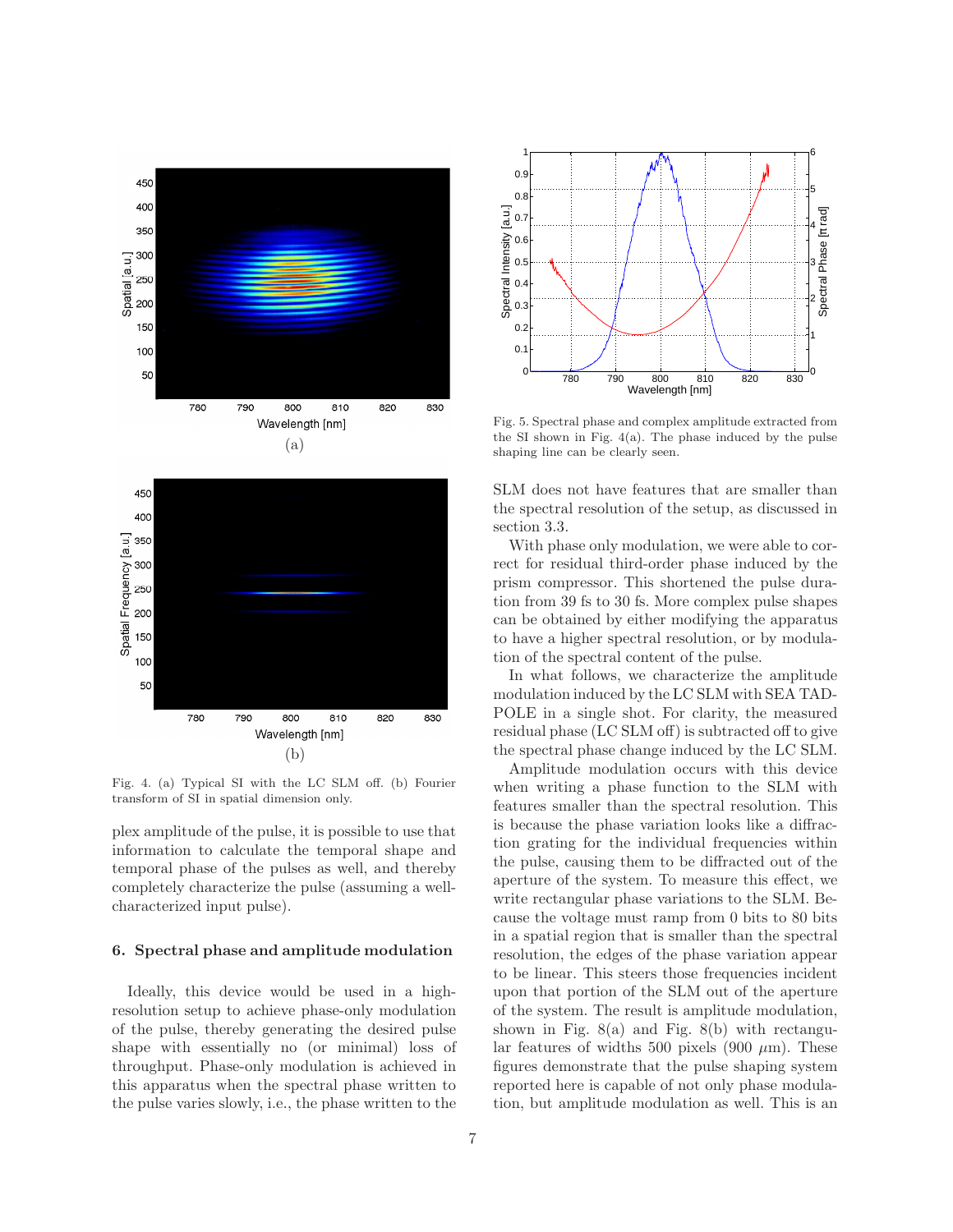

Fig. 6. (a) SI generated with a 63-pixel period sinusoidal phase written to the SLM and (b) the spatial Fourier transform of the SI.

important result, because it allows one to modify the spectral phase and amplitude of an ultrashort pulse with a single LC SLM. Note that the bandwidth in these figures are different, because we used a different oscillator for each. The spectral width changes depending on the oscillator, and the width in Fig. 8(b) completely fills the SLM.

Figure  $8(a)$  and Fig.  $8(b)$  also allow for the spectral resolution to be empirically determined. By looking at the width of the spectral hole, an approximate spectral resolution can be determined. In Fig. 8(a), the spectral resolution is approximately 2 nm, which translates into a spatial resolution of 105  $\mu$ m. (Recall that the spectral resolution was calculated in section 3.3 to be approximately 1.5



Fig. 7. Spectral phase change due to the SLM and complex amplitude of output pulse from the SI shown in Fig. 6(a).

nm.) Dividing the spatial resolution by the size of a single pixel, we find that the smallest feature that can be written to the SLM while still maintaining phase-only modulation is 58 pixels. Thus there are 70 degrees of freedom on the entire SLM to maintain phase-only pulse shaping.

In order to demonstrate the scalability of the spectral resolution of this apparatus, we used a different oscillator for Fig. 8(b), which had an input beam diameter  $(w_i)$  that was twice that used in Fig. 8(a). Based on equation 8, one expects the spectral resolution to be improved by a factor of 2, thereby improving the spatial resolution by a factor of 2 as well, thus doubling the degrees of freedom available for phase-only pulse shaping. From Fig. 8(b), the spectral resolution in this case was determined to be 1 nm, which corresponds to a spatial resolution of 50  $\mu$ m. Thus the pixel grouping for phase-only modulation in this case is 28 pixels, resulting in 146 degrees of freedom on the LC SLM. It is possible to extend this example even further by further increasing the beam diameter and the angular dispersion (e.g. with more dispersive prisms, or a double-prism setup) to achieve an even better spectral resolution.

The effect of spectral resolution on amplitude modulation can be demonstrated in a more intuitive way. Shown in Fig. 9 is an array of extracted spectral phases and intensities for various sinusoidal phase variations written to the LC SLM. The only parameter varied in the various subfigures is the period of the sine wave. The effect of the spectral resolution on amplitude modulation is clear. As the phase variations on the SLM become smaller than the spectral resolution, the result is amplitude modulation. As we increase the period, the amplitude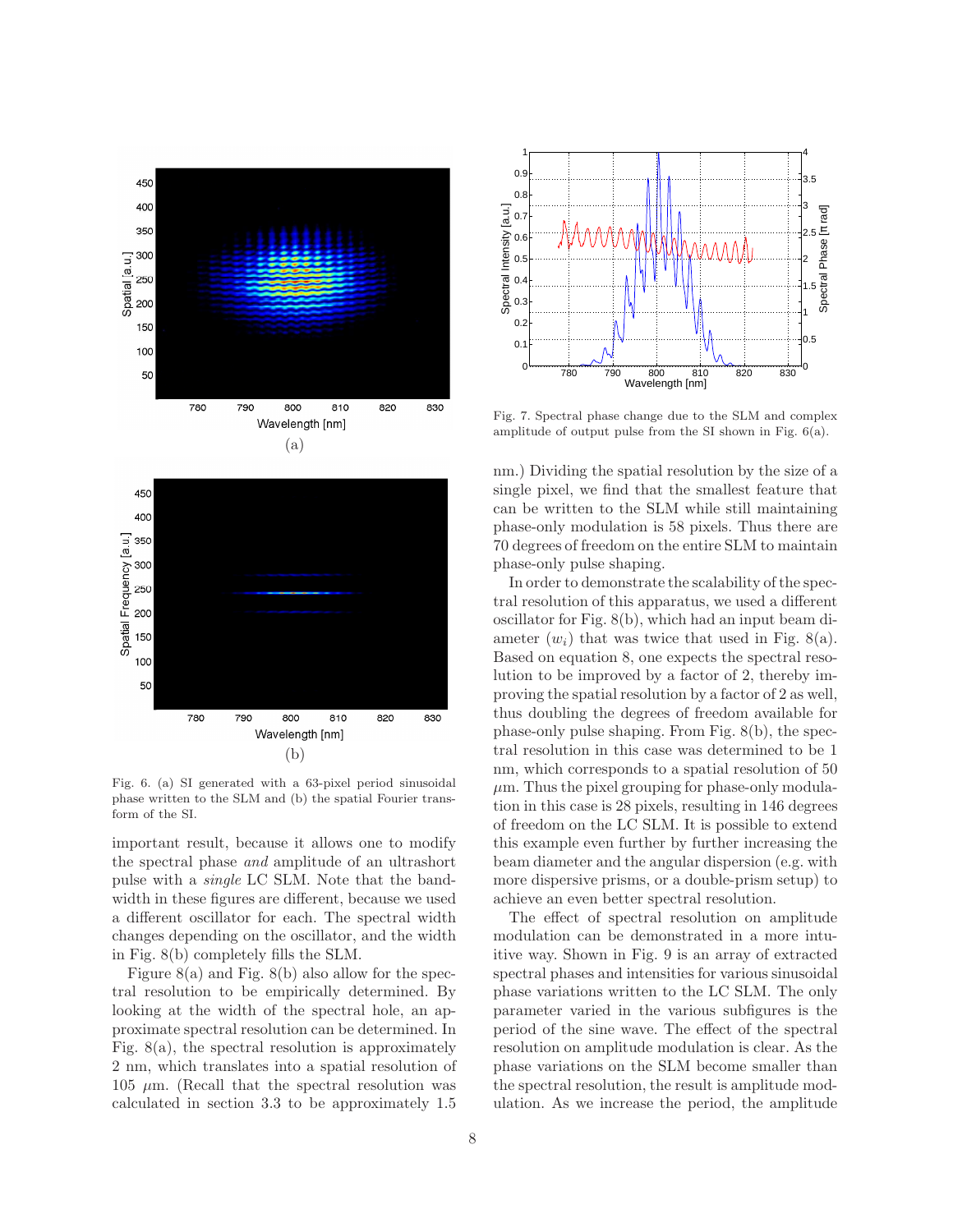

Fig. 9. This figure illustrates the progression from amplitude and phase modulation to phase-only modulation when the period of a sinusoidal phase written to the SLM is varied. The periods are measured in pixels, and for the figures shown are: (a) 63, (b) 157, (c) 314, (d) 471, (e) 628, and (f) 1256. Note that as the period is decreased, the features on the SLM become smaller than the spectral resolution, resulting in amplitude modulation.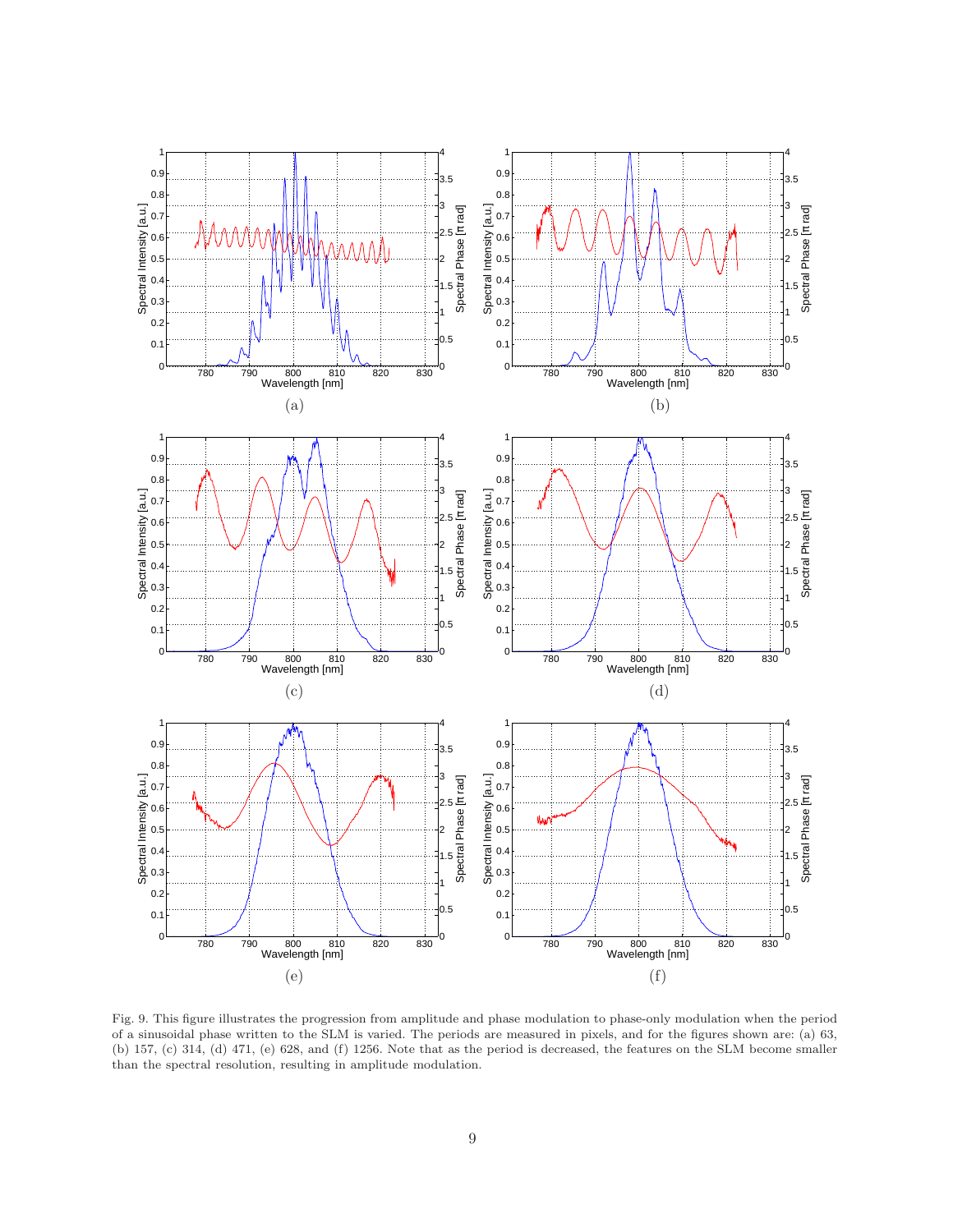

Fig. 8. Examples of amplitude modulation with the SLM. Both figures show the result of a rectangular phase variation 500 pixels in width written to the SLM. In (b) the spectrum is increased, and the input beam diameter is twice that in (a), resulting in twice the spectral resolution. The amplitude modulation occurs when the variation in phase happens quickly. This is the result of the spectral resolution being lower than the resolution of the SLM, thus the phase jump looks like a linear phase ramp for some of the frequencies in the pulse.

modulation decreases until the pulse shaping apparatus is operating in a phase modulation regime. Amplitude modulation leads to undesired loss of energy, which needs to be small enough to be able to take advantage of the gain in energy when using a prism-base pulse shaper. The spectrum from Fig. 9(a) corresponds to an energy throughput of 48%.

These results make it clear how important the spot size, and therefore the spectral resolution, of the pulse shaping apparatus are. Care must be taken in the design of the apparatus to tailor it for different

applications.

## 7. Conclusion

We have demonstrated pulse shaping by spectral phase and amplitude modulation with a single liquid crystal spatial light modulator. The unique construction of the device, as well as the use of a prism for the dispersive element of the pulse shaping line, results in a pulse shaping apparatus capable of providing spectral phase and amplitude modulation with a maximum efficiency of 85%. We have also demonstrated two methods for characterization of the device, one spatially and one spectrally, both in single shot operation. These characterization techniques are well matched to the small pixel size and large number of elements in the LC SLM. High efficiency pulse shaping combined with a technique to measure the spectral phase and amplitude of the pulse with a linear intensity response make this apparatus optimal for pulse shaping applications where amplitude modulation is not problematic.

## Acknowledgments

The authors would like to thank Erich Hoover for his assistance with LabVIEW coding.

This work was supported by the National Science Foundation under grant MRI PHY-0420357, and by the NIBIB through grant EB003832. Initial funding for this work was provided by Sandia National Labs.

## References

- [1] C. J. Bardeen, V. V. Yakovlev, J. A. Squier, K. R. Wilson, S. D. Carpenter, and P. M. Weber, "Effect of pulse shape on the efficiency of multiphoton processes: Implications for biological microscopy," J. Biomed. Opt. 4, 362–367 (1999).
- [2] Kawano H., Nabekawa Y., Suda A., Oishi Y., Mizuno H., Miyawaki A., and Midorikawa K., "Attenuation of photobleaching in two-photon excitation fluorescence from green fluorescent protein with shaped excitation pulses," Biochem. Biophys. Res. Commun. 311, 592– 596 (2003).
- [3] C. W. Hillegas, J. X. Tull, D. Goswami, D. Strickland, and W. S. Warren, "Femtosecond laser pulse shaping by use of microsecond radio-frequency pulses," Opt. Lett. 19, 737–739 (1994).
- [4] F. Verluise, V. Laude, Z. Cheng, C. Spielmann, and P. Tournois. "Amplitude and phase control of ultrashort pulses by use of an acousto-optic programmable